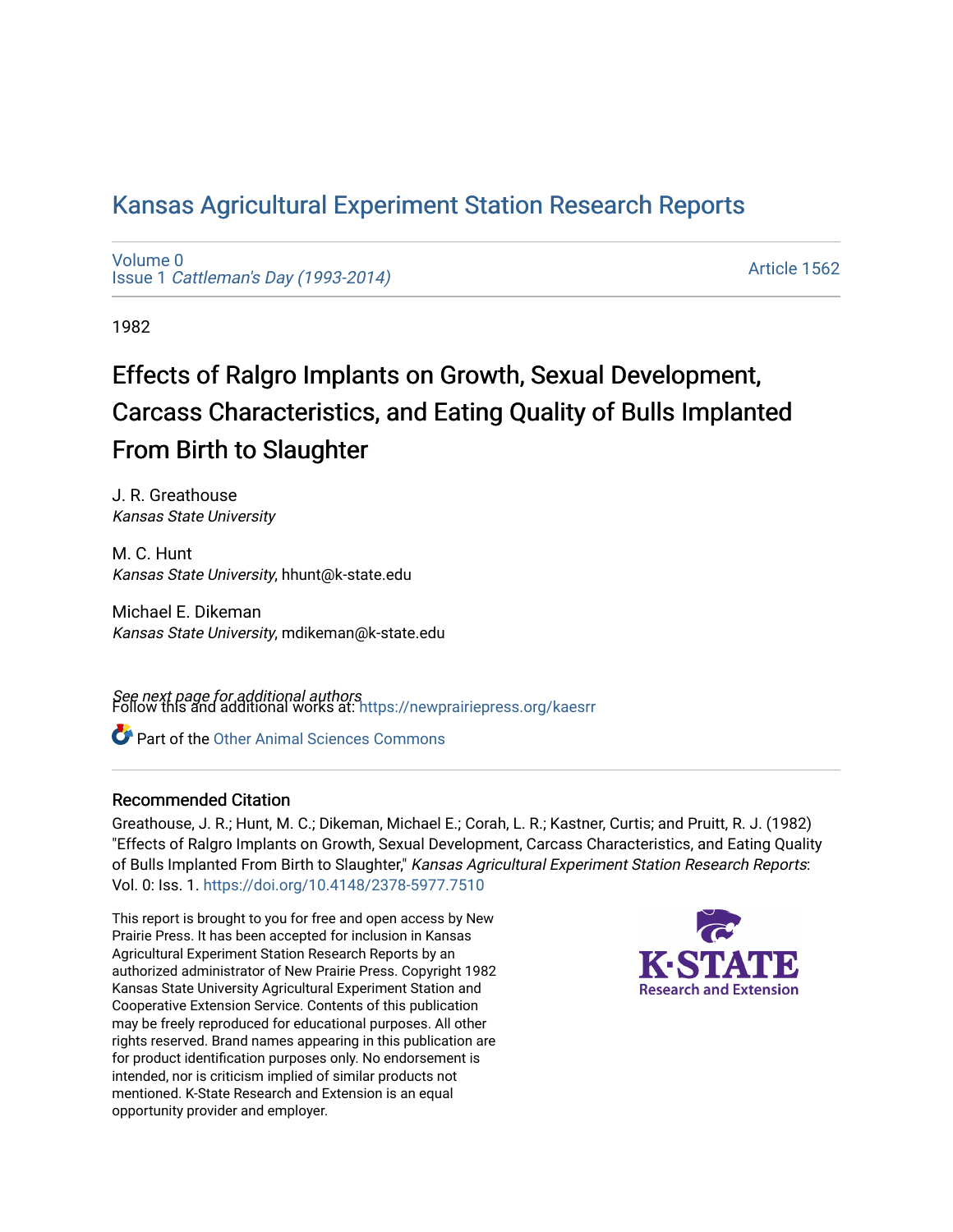## Effects of Ralgro Implants on Growth, Sexual Development, Carcass Characteristics, and Eating Quality of Bulls Implanted From Birth to Slaughter

## **Abstract**

Growth, performance, sexual development, carcass characteristics, and eating quality were evaluated on 40 fall-born Angus bulls. Twenty of the bulls were implanted five times with Ralgro at an average interval of 106 days, beginning near birth. The other 20 bulls served as nonimplanted controls. Bull calves remained with their dams on native southeast Kansas pasture for an average of 320 days; they were then allotted to drylot pens (feedlot beginning) and placed on a 75% concentrate ration. Bulls from each treatment were fed to target weights of 1000 and 1100 pounds, and then slaughtered.

Ralgro implanting increased average daily gain 6.6% over that of the controls from birth to the feedlot beginning, and 9.4% from the feedlot beginning to the first slaughter endpoint (196 days on feed). Feed efficiency was improved 8.2%, with implanting when the first group of implanted and control bulls were slaughtered (196 and 231 days on feed, respectively). Implanting reduced semen quality, reduced the number of bulls producing semen, and depressed the development of reproductive organs. Sex drive was unaffected by implanting.

Implanting resulted in fatter carcasses and tended to increase yield grades, but did not affect final quality grades. Lean from control carcasses tended to be firmer and have a finer texture, but color was not affected by implanting. Loineye steaks from implanted bulls were significantly more tender, as judged by taste panel ratings and by Warner-Bratzler shear forces.

## Keywords

beef cattle, implants, Ralgro, Compudose

## Creative Commons License



This work is licensed under a [Creative Commons Attribution 4.0 License](https://creativecommons.org/licenses/by/4.0/).

## Authors

J. R. Greathouse, M. C. Hunt, Michael E. Dikeman, L. R. Corah, Curtis Kastner, and R. J. Pruitt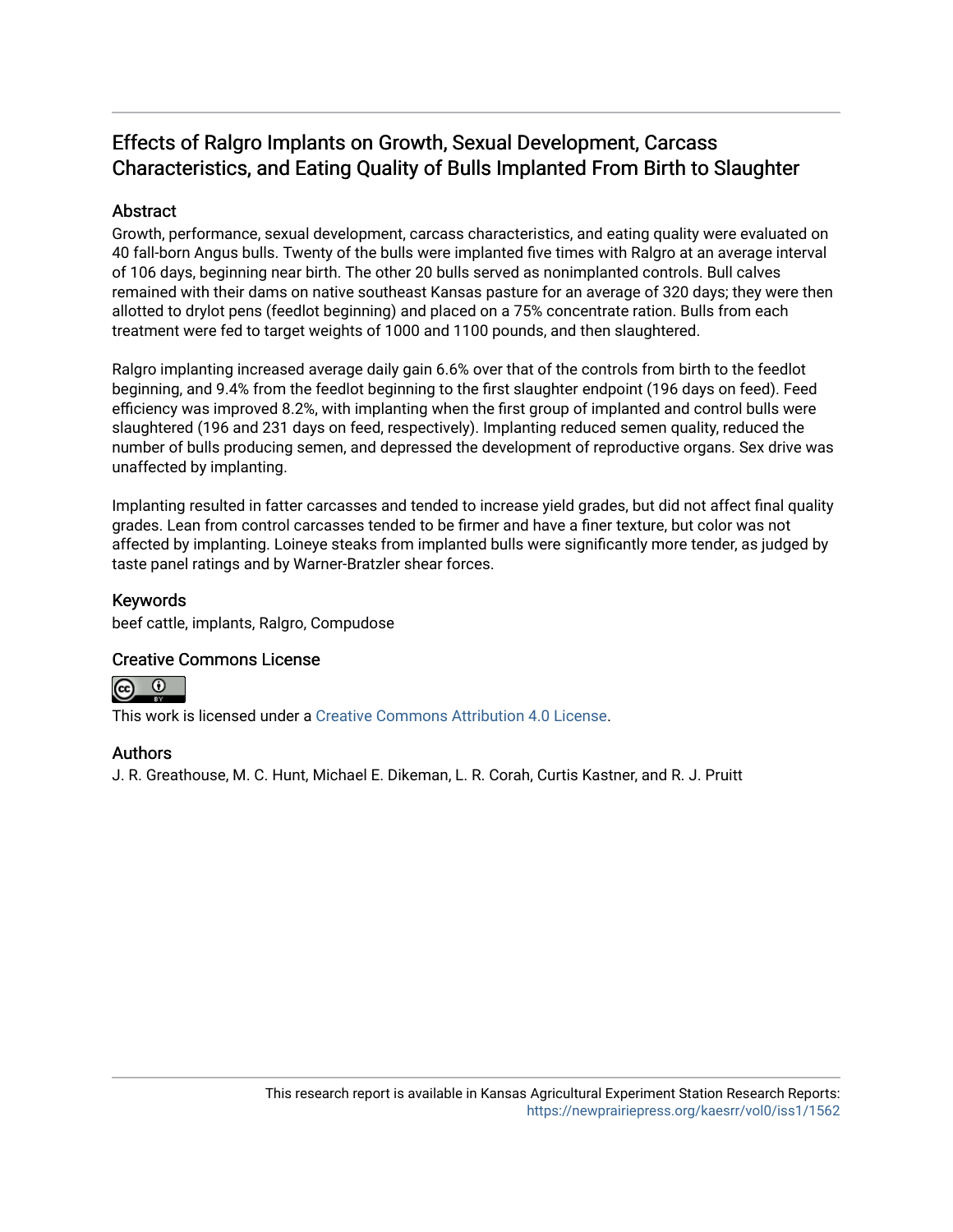

�

Effects of Ralgro<sup>1,2</sup> Implants on Growth, Sexual Development, Carcass Characteristics, and Eating Quality of Bulls Implanted From Birth to Slaughter

**J.R. Greathouse, M.C. Hunt, M.E. Dikeman,**<br>L.R. Corah, C.L. Kastner, and R.J. Pruitt L.R. Corah, C.L. Kastner, and R.J. Pruitt

#### Summary

Gr�wth, performance, sexual development, carcass characteristics, and eating quality were evaluated on 40 fall-born Angus bulls. Twenty of the bulls were implanted five times with Ralgro at an average interval of 106 days, beginning near birth. The other 20 bulls served as nonimplanted controls. Hull calves remained with their dams on native southeast Kansas pasture for an average of 320 days; they were then allotted to drylot pens (feedlot beginning) and placed on a 75% concentrate ration. Bulls from each treatment were fed to target weights of 1000 and 1100 pounds, and then slaughtered.

Ralgro implanting increased average daily gain 6.6% over that of the controls from birth to the feedlot beginning, and 9.4% from the feedlot beginning to the first slaughter endpoint (196 days on feed). Feed efficiency was improved 8.2%, with implanting when the first group of implanted and control bulls were slaughtered (196 and 231 days on feed, respectively).

Implanting reduced semen quality, reduced the number of bulls producing semen, and depressed the development of reproductive organs. Sex drive was unaffect<sup>e</sup>d by implanting.

Implanting resulted in fatter carcasses and tended to increase yield grades, but did not affect final quality grades. Lean from control carcasses tended to be firmer and have a finer texture, but color was not affected by implanting. Loineye steaks from implanted bulls were significantly more tender, as judged by taste panel ratings and by Warner-Bratzler shear forces.

#### Introduction

Consumer demand for leaner beef and cattlemen's desire to increase efficiency have emphasized the need to study bulls as meat animals.

Previous research has shown that implanting bulls with Ralgro has improved their growth, performance, and carcass traits, but these advantages appear to depend on animal age and weight, and on implanting frequency.

<sup>1</sup>Ralgro is a product of International Minerals & Chemical Corporation.

<sup>2</sup>Mention of products and companies is made with the understanding that no discrimination is intended and no endorsement implied.

Appreciation is expressed to the Strait Ranch, Florence, KS, for their cooperation and assistance in conducting this research.

60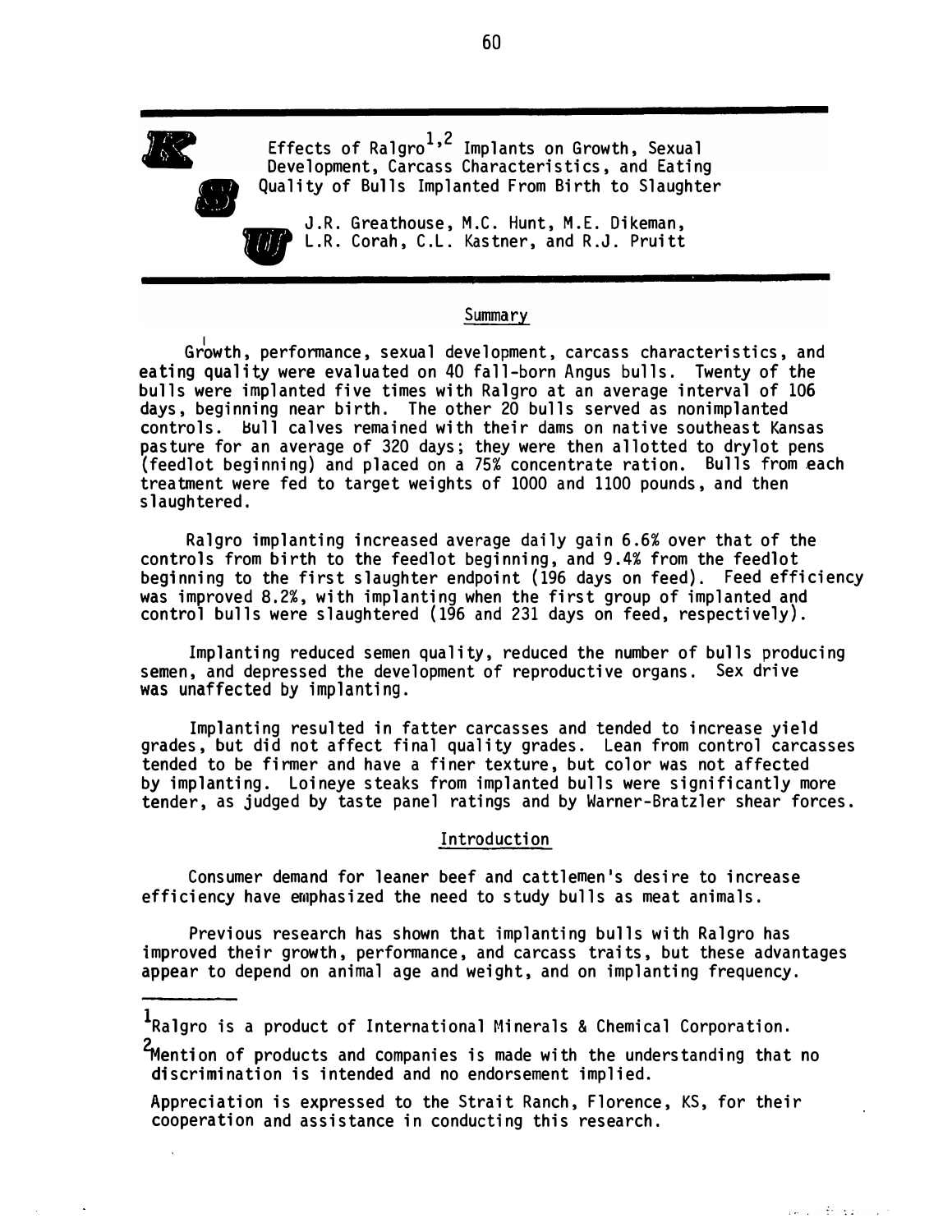A trial at K.S.U. (Cattlemen's Day, 1979) showed that implanting bulls every 100 days from birth to slaughter improved average daily gain, impaired sexual development, and reduced mounting activity. That trial also indicated that implanting may improve carcass traits and the eating quality of bull meat.

Our trial was conducted to evaluate the effects of implanting bulls with Ralgro on: 1) growth and performance; 2) sexual development; and 3) carcass and palatability (eating quality) characteristics.

#### Experimental Procedure

Twenty of 40 Angus bull calves were implanted with 36 mg of Ralgro within 3 days after birth, then were reimplanted at an average of 123, 198, 324, and 425 days of age. The remaining 20 bulls served as nonimplanted controls.

All bulls were born in September and October and remained with their dams on native southeast Kansas pasture for an average of 320 days. The bulls were then assigned to drylot pens (feedlot beginning) and placed on adjustment rations, before being finished on a 75% concentrate ration.

bulls from each treatment were slaughtered at two target weights (1000 and 1100 pounds). Each bull was weighed at the beginning of the finishing period and thereafter at regular intervals until slaughter; feed intake was moni tered.

Maximum circumference of the scrotum (scrotal circumference) of each bull was measured at an average of 331 days and again at 517 days of age. At an average of 374 days and again at 501 days, groups of four bulls were penned with three restrained heifers in heat. The number of mounts, services, and other sexual activities were recorded on each bull for 10 minutes. Bulls were scored on a scale from 1 to 10 for libido (sex drive), with 1 being no interest and 10 being two services followed by mounts, mounting attempts, or further services. At an average age of 515 days, semen collection by electro-ejaculation was attempted on each bull. Collection continued until sperm were found in the ejaculate or until three attempts had been made. At slaughter the testicles, penis, seminal vesicles, and pituitary gland were removed and weighed, and testicle volume and penis length were recorded.

Carcass quality grade, yield grade, lean color, lean firmness, and lean texture were evaluated after a 48-hour chill. Loin steaks were removed from the shortloin of each carcass. The longissimus dorsi muscle (loineye) of one steak was evaluated by a trained taste panel for tenderness, juiciness, and flavor. Six 0.5-inch diameter cores were removed from another loineye steak and sheared with a Warner-Bratzler shear to mechanically measure tenderness.

#### Results and Discussion

Growth and performance; Average daily gain (ADG) and feed efficiency data are shown in Table 19.1. Implanting improved ADG 6.6% (P<.05) from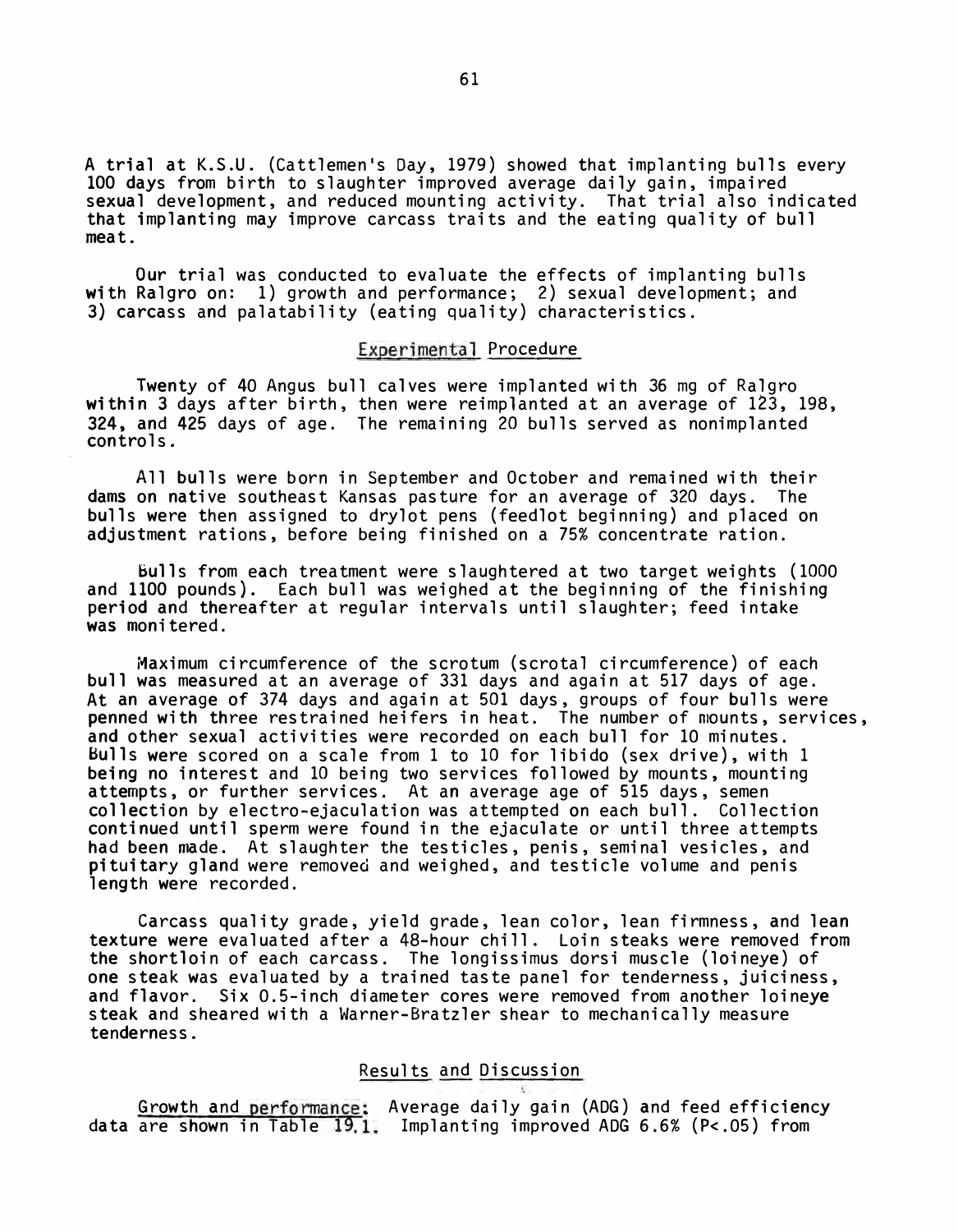birth to the feedlot beginning (320 days, average age). From the feedlot beginning until the first group of bulls 1�as slaughtered (196 days), implanted bulls gained 9.4" faster (P<.01), with a 7 .9% advantage (P<.10) in feed efficiency, than did controls. Compared within slaughter weight endpoints, implanting increased AOG 9.li (P<.01). Feed efficiency for all implanted bulls up to the first slaughter (196 days) was 7.13 lbs of feed/lb of gain. Control bulls required 35 more days to reach the same target weight, and their feed efficiency was 7. 71 lbs of feed/lb of gain -- an 8.2% advantage (P<.10} for implanted bulls.

Sexual development: Table 19.2 shows that testicular development was depressed  $(P<.05)$  by implanting. Sperm were successfully collected from all control bulls but from only  $45\%$  of the implanted bulls, and percent motility was lower (P<.05) for implanted bulls. Sex drive (libido) was not affected in this trial, which is in disagreement with an earlier trial at Kansas State (Cattlemen's Day, 1979) where bulls implanted with Ralgro had lower libido scores.

Because repeated implanting with Ralgro supresses sexual development in bulls, implanted bulls should not be used for breeding purposes.

Carcass and palatability characteristics: Slaughter weight, average age at slaughter, hot carcass weight, and dressing percent are shown in Table 19.3. We cannot explain the inconsistency in dressing percentages for bulls within slaughter weight groups.

Table  $19.4$  shows that implanted bulls had more (P<.05) external fat (adjusted fat thickness) and more (P<.10) kidney, pelvic, and heart fat than did the controls. Yield grades tended (P<. 10) to be lower for control bulls, with no difference in loineye areas. Quality grades were similar between treatments, and no differences were found in lean color, but control bulls tended (P<.10) to have more desirable lean texture and firmness ratings. Even though implanted bulls were slaughtered at an earlier chronological age, they tended (P<.10} to have higher carcass maturity scores.

A trained taste panel rated steaks from implanted bulls as being significantly more tender for myofibrillar tenderness, connective tissue amount, and overall tenderness. Warner-Bratzler shear forces confirmed the taste panel tenderness ratings. Flavor intensity and juiciness ratings were similar between treatments.

| Table 19.1. Effects of Ralgro on bull growth and performance                          |                     |                |                                          |
|---------------------------------------------------------------------------------------|---------------------|----------------|------------------------------------------|
|                                                                                       | Contro              | lmelant        | 1 advantage of<br>implanted aver mootiol |
| Ma. bulls                                                                             | 20                  | 20             |                                          |
| Avg. daily gain, 15s<br>from birth to feedlot beginning                               |                     | $-4e$          | 6.6%                                     |
| Avs. daily gain. Ibs<br>from feedlot beginning to stawgater I                         | $2.35^\circ$        | $2.57^{\circ}$ | 9.45                                     |
| $\Delta v$ g. daily gain, lbs<br>from feedlot beginning to actual slaughter endmoints | $2.31^{\circ}$      | $2.52^{d}$     | 9.1%                                     |
| Feed/16 of each<br>from feedlot beginning to slaughter b                              | $7.69$ <sup>T</sup> | $7.13^{\circ}$ | 7.92                                     |

\*· Means in same row with different superscripts are different (Pe.05).

c,4Nears in same row with different superscripts are different (P<.01).

e.f<sub>Means</sub> in same row with different superscripts are different (P<.10).